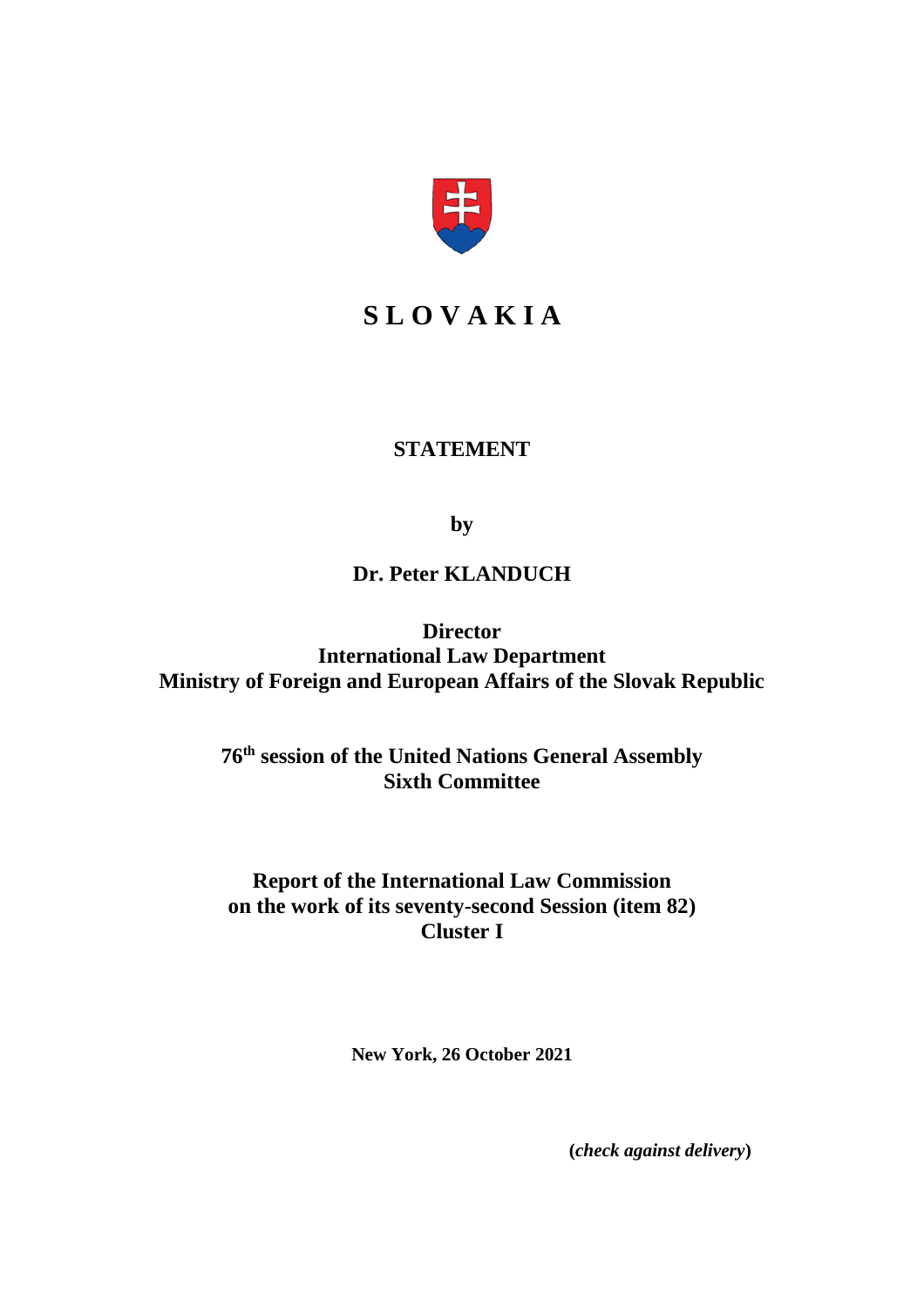#### Madam Chair,

Allow me to begin with expressing our deep appreciation to the International Law Commission and its members for the report that has been presented to us. In particular, I would like to express my delegation's sincere gratitude to the Chairperson of the Commission, Ambassador Mahmoud D. Hmoud for his skilled leadership throughout the seventy-second session.

At this session, the Commission proceeded to conclude its work on two topics, namely, the **'Provisional application of treaties'** and the **'Protection of the atmosphere'** which is a remarkable achievement bearing in mind the disruption caused by the COVID-19 pandemic and the hybrid format employed at the session. The Commission, with the indispensable and invaluable support of the Codification Division, demonstrated the necessary degree of flexibility and adaptability, crucial for fulfilling its mandate in the field of codification and progressive development of international law under challenging circumstances.

### Madam Chair,

With respect to **'Provisional application of treaties,'** I would like to commend Special Rapporteur Mr. Juan Manuel Gómez-Robledo for his sixth report and welcome the adoption by the Commission, on the second reading, of the Guide to Provisional Application of Treaties. Having considered the nature of the text adopted by the Commission and its intended purpose, the recommended course of action for the General Assembly seems to be a suitable one. It will enable the widest possible dissemination of the Guide and support practitioners when dealing with the subject. There is no doubt that it will also contribute to further harmonization of the practice and reduce the risk of divergencies. It is our view that the main value of the Guide lies in expressly specifying rules and understandings that are solely implied by the rather brief wording of Article 25 of the Vienna Convention on the Law of Treaties.

Notwithstanding the completion of the Commission´s work, we would like to highlight some elements of our views expressed continuously at previous sessions of the Sixth Committee.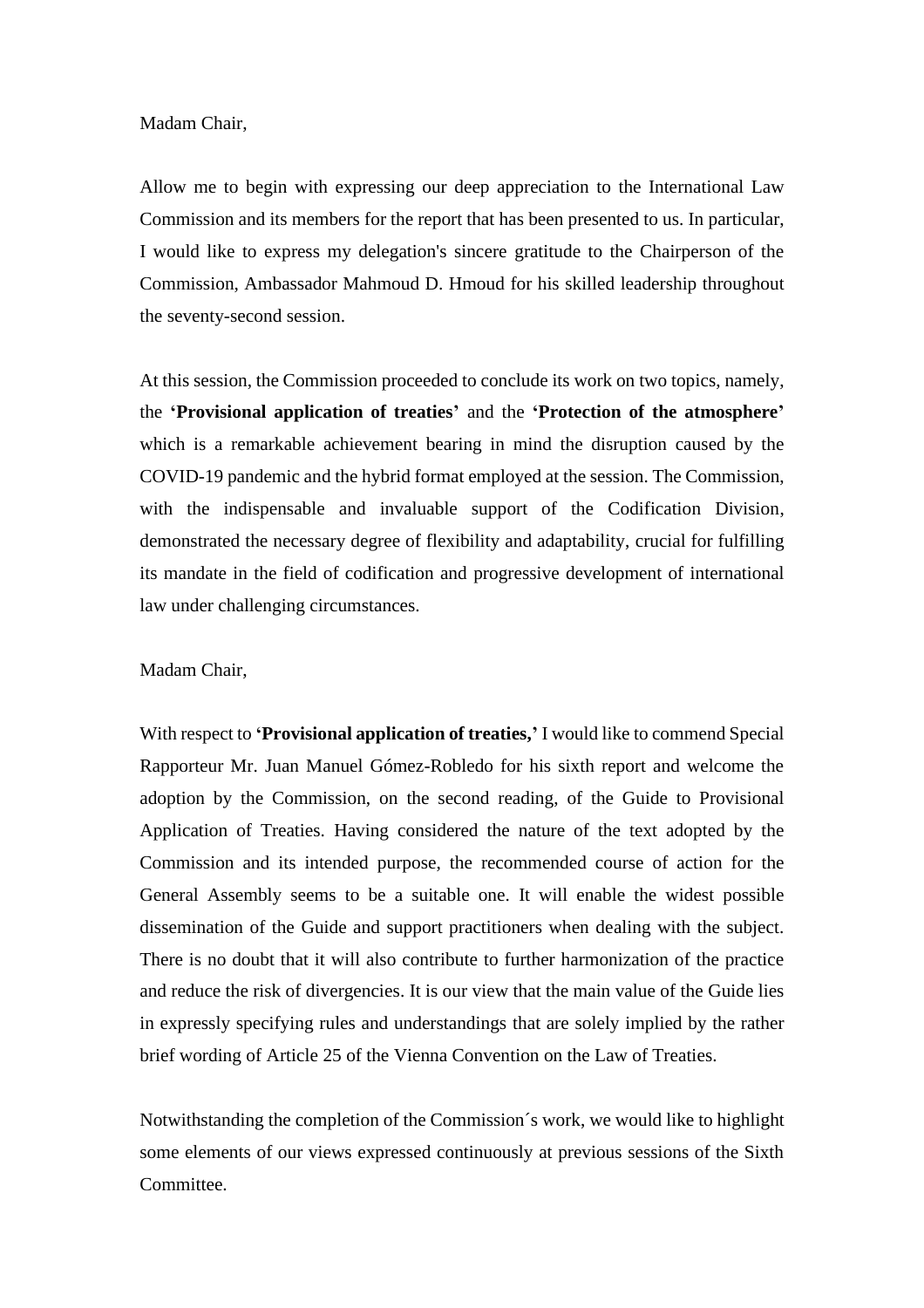First, both the guidelines 3 and 4 specify the way of agreeing on the provisional application of a treaty. It is our understanding that, without prejudice to its specific form, a State in question has to give its explicit consent for a treaty to be applied provisionally. Consequently, while we agree that an act of an international organisation or international conference may constitute a legal basis for the provisional application of a treaty, its adoption must unequivocally reflect the consent of the States concerned.

Second, the guideline 9 on termination and suspension of provisional application contains two forms of termination, namely the termination by the treaty's entry into force and by the notification of a State of its intention not to become a party to the treaty. In this regard, we wish to point out that the paragraph 2 does not expressly address the temporal aspect of the notification of intention not to become a party to the treaty. As a result, a question may arise, whether the notifying State may determine unilaterally when the provisional application terminates. Moreover, in our view, the decision of a State to terminate the provisional application of a treaty itself should not be automatically considered as the notification by the same State of its intention not to become a party to the treaty.

Turning now to **'Protection of the atmosphere,**' I would like to thank Special Rapporteur Mr. Shinya Murase for his tireless efforts in pursuing this topic**.** In the course of previous debates in the Sixth Committee, my delegation expressed at several occasions its concerns about the general approach towards this topic. While we note that the Commission adopted, on the second reading, the draft guidelines, some of those concerns have not been fully addressed.

As a general remark, the Special Rapporteur and the Commission chose a highly abstract approach by simply restating often very rudimentary general rules or principles of international law that are not specifically applicable for the area of protection of the atmosphere. Elaboration on some difficult questions, all of which have been excluded from the material scope of the guidelines, in line with guideline 2 para. 2, may have provided some added value.

Notwithstanding our position on the draft guidelines, my delegation will not oppose action by the General Assembly, in line with the recommendation in para. 37 of the